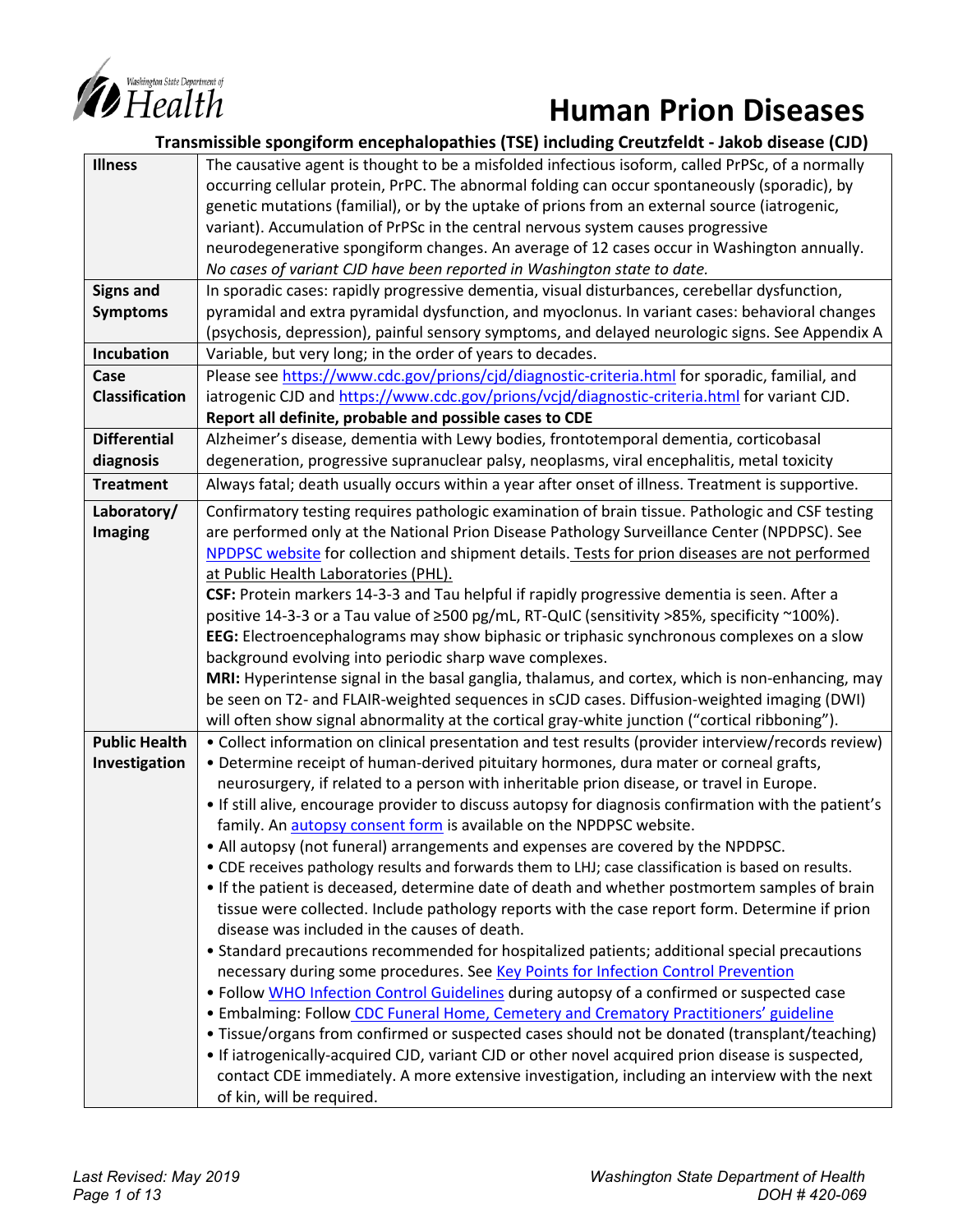# **Human Prion Diseases**

#### **1. DISEASE REPORTING**

#### **A. Purpose of Reporting and Surveillance**

- 1. To monitor trends in the epidemiology of human prion diseases in Washington State.
- 2. To maximize laboratory confirmation of suspected cases and facilitate testing.
- 3. To promote awareness of available resources for patients, providers, and families.
- 4. To detect the emergence of variant Creutzfeldt-Jakob Disease or novel prion diseases in the United States.
- 5. To prevent potential iatrogenic transmission.

#### **B. Legal Reporting Requirements**

- 1. Health care providers: notifiable to local health jurisdiction within 3 business days.
- 2. Health care facilities: notifiable to local health jurisdiction within 3 business days.
- 3. Laboratories: no requirements for reporting.
- 4. Local health jurisdictions: notifiable to the Washington State Department of Health (DOH) Office of Communicable Disease Epidemiology (CDE) within 7 days of case investigation completion or summary information required within 21 days.

#### **C. Local Health Jurisdiction Investigation Responsibilities**

- 1. Inform providers of the autopsy and laboratory services provided by the National Prion Disease Pathology Surveillance Center (NPDPSC).
- 2. Encourage providers to discuss the role of autopsy in the diagnosis of prion disease with the patient's family.
- 3. Discuss the importance of appropriate infection control procedures if surgical procedures are being considered.
- 4. Report all *definite, probable, and possible* cases to CDE (see definitions below). Complete the case report form for Human Prion Disease [\(https://www.doh.wa.gov/Portals/1/Documents/5100/420-003-ReportForm-Prion.pdf](https://www.doh.wa.gov/Portals/1/Documents/5100/420-003-ReportForm-Prion.pdf) and enter the data into the Washington Disease Reporting System (WDRS) as Prion disease, human.
- 5. Perform a more extensive investigation for any suspect variant CJD, iatrogenic CJD, a novel prion disease, and suspected disease clusters.

# **2. THE DISEASE AND ITS EPIDEMIOLOGY**

#### **Background**

Prion diseases, also known as transmissible spongiform encephalopathies (TSEs), are a group of rare, fatal neurodegenerative diseases of animals and humans. These diseases have long incubation periods, and cause characteristic spongiform brain changes,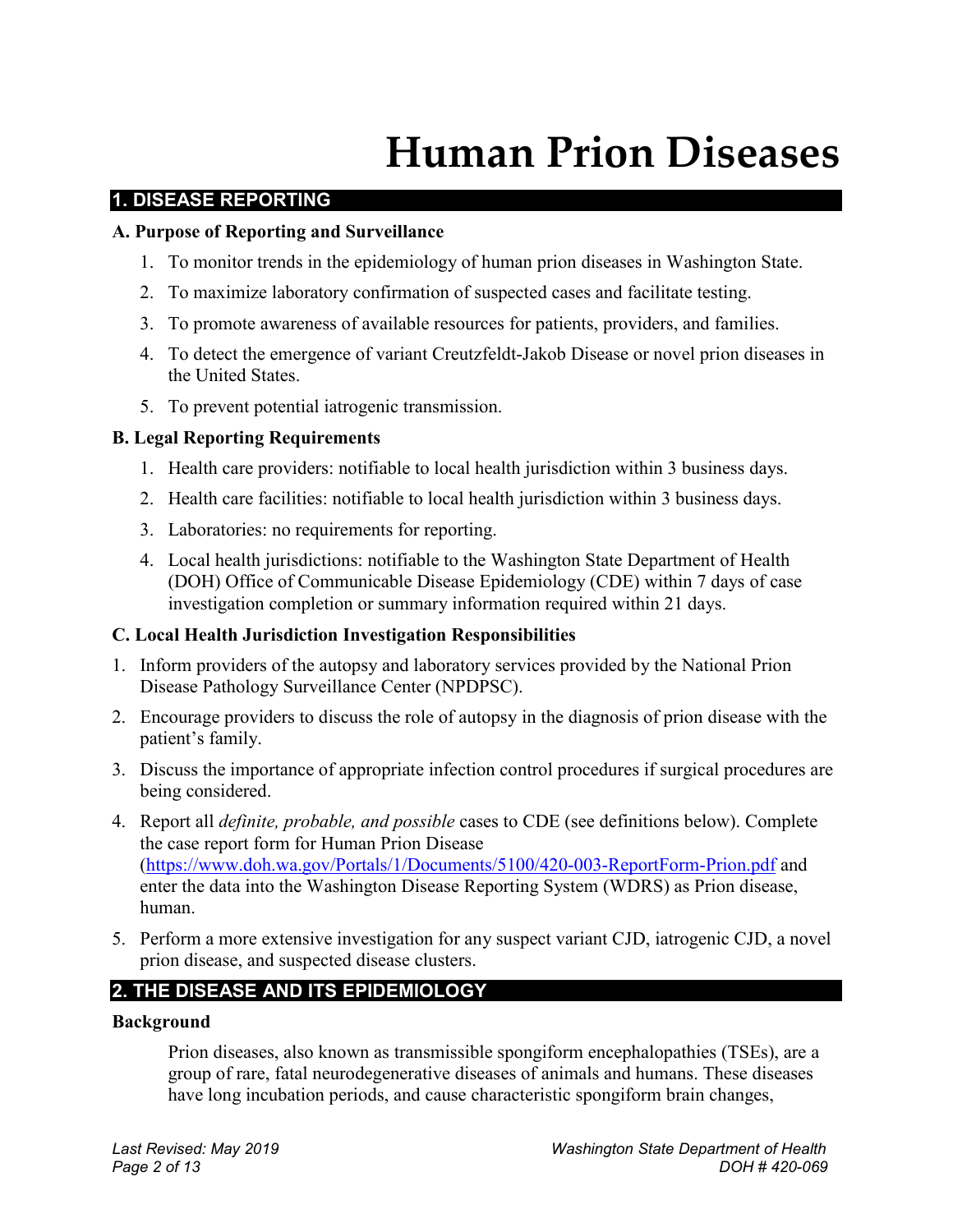neuronal loss, and gliosis without provoking an inflammatory reaction. Death usually occurs within a year after onset of symptoms.

Sporadic Creutzfeldt-Jakob disease (CJD) occurs worldwide and is the most common human prion disease (estimated global incidence: 1–2 cases per million population per year). Variant CJD was recognized in the United Kingdom in the 1990s and is associated with consumption of cattle products contaminated with the agent causing bovine spongiform encephalopathy.

Animal prion diseases include bovine spongiform encephalopathy (BSE, "mad cow disease") in cattle, scrapie in sheep, chronic wasting disease (CWD) in deer and elk, and transmissible mink encephalopathy.

In 2003 a 6-year-old Holstein cow imported from Canada was diagnosed with BSE in Washington State. In 2005, enhanced human prion disease surveillance was initiated in the United States and has since been conducted in collaboration with the Centers for Disease Control and Prevention (CDC) and the National Prion Disease Pathology Surveillance Center (NPDPSC).

To date, no cases of variant CJD acquired in the United States have been documented.

#### **A. Etiologic Agent**

The causative agent of prion diseases is thought to be a misfolded infectious isoform, called PrPSc, of a normally occurring cellular protein, PrPC. Prion diseases are unique in that this abnormal folding process can occur spontaneously (sporadic), by genetic mutations (familial), or by the uptake of prions from an external source (iatrogenic, variant). Once initiated, the transformation of prion protein is exponential and the resulting accumulation of abnormal protein in the central nervous system has been considered the cause of the progressive neurodegenerative spongiform changes. The term prion is derived from the phrase "proteinaceous infectious particle".

#### **B. Description of Illness**

Sporadic CJD is a fatal neurodegenerative disease that primarily occurs in people over 55 years of age. CJD affects many areas of the brain; therefore the clinical presentations can be quite variable but typically with early neurologic signs. Common symptoms include rapidly progressive dementia, visual disturbances, cerebellar dysfunction, pyramidal and extrapyramidal dysfunction, and myoclonus. About one-third of patients with sCJD have early constitutional symptoms, that include vertigo/dizziness, fatigue, headache, altered sleep pattern, and unexplained weight loss. Death is often caused by aspiration or sepsis and usually occurs within one year of onset.

A new type of sporadic prion disease was identified in 2008, and it is known as variably protease-sensitive prionopathy (VPrSP). The clinical features are more varied than in sCJD and include movement abnormalities, cognitive decline and unsteadiness while walking. The clinical illness is longer than for sCJD; most patients survive for over a year before succumbing to the illness. One case of VPrSP was reported in a Washington resident in 2012.

Familial CJD results from inherited mutations in the prion protein gene. It is thought that mutations make the prion protein more susceptible to transformation into an abnormal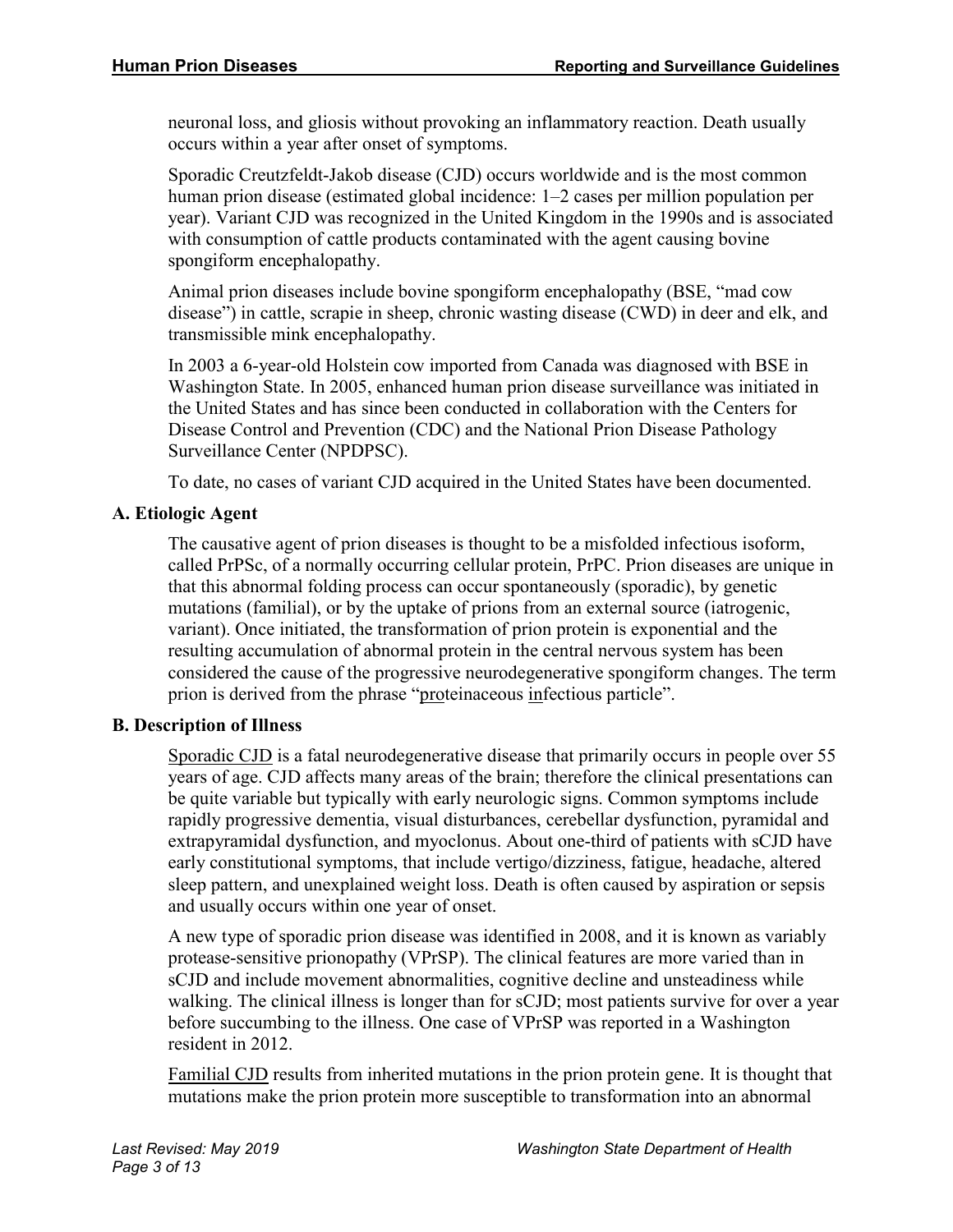configuration. Compared to sporadic CJD, patients with familial CJD are often younger and have a family history of prion disease. However, clinical, and neuroimaging features are most commonly indistinguishable from sporadic disease. Most common familial prion diseases include Gerstmann-Sträussler-Scheinker (GSS) syndrome and fatal familial insomnia (FFI).

Iatrogenic CJD: Iatrogenic CJD (iCJD) is an uncommon acquired form of prion disease. Iatrogenic transmission of the CJD agent has been reported in over 450 patients worldwide. These cases have been linked to the use of contaminated human growth hormone (hGH) extracted from cadavers prior to 1977 (29 cases in the U.S.), dura mater (4 cases in the United States) and corneal grafts (1 case in the United States), or neurosurgical equipment (no cases in the United States). Of the six cases linked to the use of contaminated equipment, four were associated with neurosurgical instruments, and two with stereotactic EEG depth electrodes. All known equipment-related cases occurred before implementation of the routine sterilization procedures currently used in health care facilities. No such cases have been reported since 1976. No iatrogenic CJD cases associated with exposure to the CJD agent from surfaces such as floors, walls, or countertops have been identified. The only case of iCJD that has been reported in Washington State (in 2013) was associated with hGH administration during childhood.

Variant CJD: In the 1990s, a new variant of CJD was recognized in the United Kingdom (UK). The pathology of variant CJD is strikingly similar to that of cattle with BSE. vCJD is the only form of human prion disease known to be transmitted directly from animals to humans. Consumption of BSE-infected cattle products is the likely mode of transmission. Three cases have been associated with blood transfusions. In contrast to sporadic CJD, variant CJD is characterized primarily by behavioral and psychiatric changes (e.g., psychosis, depression), painful sensory symptoms, a younger age of onset (teens, 20s), and a longer duration of illness with delayed neurologic signs (Table 1).

As of June 2018, 228 cases of variant CJD have been reported worldwide, mostly in the United Kingdom and Europe\*. Although four cases of variant CJD have been reported in the United States, all are thought to have been exposed to the disease outside of the United States.

\* Data from the National CJD Research and Surveillance Unit at the University of Edinburgh: <http://www.cjd.ed.ac.uk/sites/default/files/worldfigs.pdf>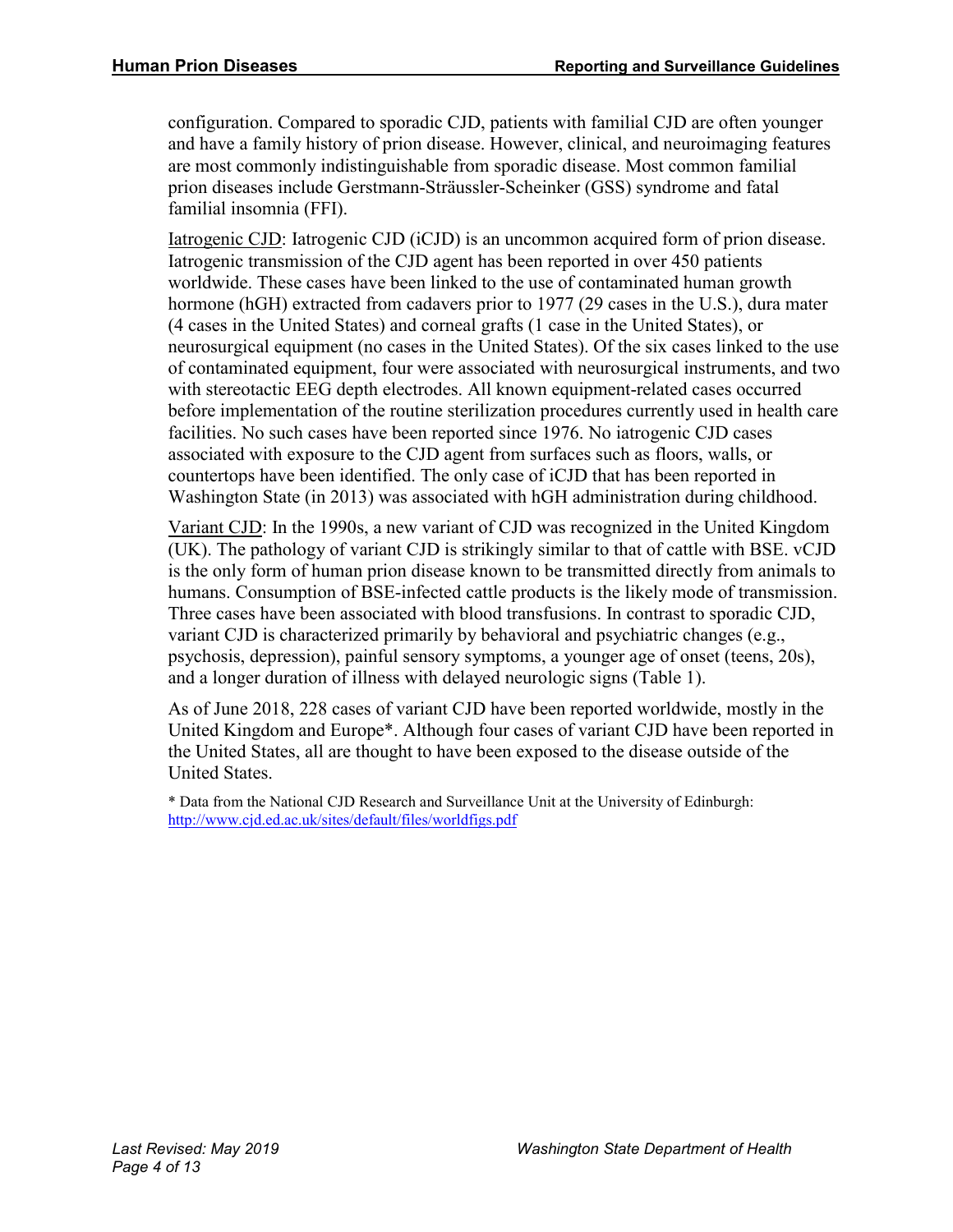| <b>Characteristic</b>                             | vCJD                                                                                           | sCJD                                |
|---------------------------------------------------|------------------------------------------------------------------------------------------------|-------------------------------------|
| Median age at death                               | 28 years                                                                                       | 68 years                            |
| Median duration of illness                        | $13-14$ months                                                                                 | $4-5$ months                        |
| Clinical signs and symptoms                       | Prominent psychiatric/behavioral<br>symptoms; painful dysesthesia;<br>delayed neurologic signs | Dementia; early<br>neurologic signs |
| Periodic sharp waves on EEG                       | Absent                                                                                         | Often present                       |
| "Pulvinar sign" on MRI*                           | Present in $>75\%$                                                                             | Not reported                        |
| Presence of "florid plaques"<br>on neuropathology | Present in large numbers                                                                       | Rare or absent                      |
| Immunohistochemical<br>analysis of brain tissue   | Marked accumulation of PrP <sup>†</sup>                                                        | Variable accumulation               |
| Presence of agent in lymphoid<br>tissue           | Readily detected                                                                               | Not readily detected                |

**Table 1: Clinical and pathologic characteristics distinguishing variant and sporadic CJD**

\*An abnormal signal in the posterior thalami on T2- and diffusion-weighted images and fluid-attenuated inversion recovery sequences on brain MRI; in the appropriate clinical context, this signal is highly specific for vCJD.

† Protease-resistant prion protein

Source: Centers for Disease Control and Prevention. Creutzfeldt-Jakob disease not related to a common venue— New Jersey, 1995–2004. MMWR 2004;53(18):392–6. Adapted from Belay E, Schonberger L. Variant Creutzfeldt-Jakob disease and bovine spongiform encephalopathy. Clin Lab Med 2002;22:849.

#### **C. Human Prion Diseases in Washington State**

From 1997 through 2004, surveillance for human prion diseases in Washington was primarily conducted by death certificate review. This surveillance method detected 3–9 cases of CJD per year. Since enhanced surveillance began in 2005, and with outreach to healthcare providers, 5–18 cases have been reported per year (average 12 cases per year). In 2017, 10 cases of human prion disease were reported.

[Annual](https://www.doh.wa.gov/Portals/1/Documents/5100/420-161-PrionAnnualSurveillanceSummary.pdf) and [decennial](https://www.doh.wa.gov/Portals/1/Documents/5100/420-093-Prion10YearSurveillanceSummary.pdf) surveillance data are available on the DOH website.

#### **D. Reservoirs**

It is unknown whether a reservoir exists for sporadic CJD.

#### **E. Modes of Transmission**

The mode of transmission of sporadic CJD is not known. Approximately 5–15% of human prion disease is familial (i.e., inherited) and <1% is acquired through iatrogenic transmission or consumption of BSE-infected animal tissues. Rare cases of human prion disease have been acquired during medical procedures from contaminated human-derived pituitary hormones, dura mater grafts, corneal grafts or neurosurgical equipment.

Acquisition of variant CJD has been associated with consumption of tissue from cattle with BSE. Food protection measures have been implemented to prevent meat products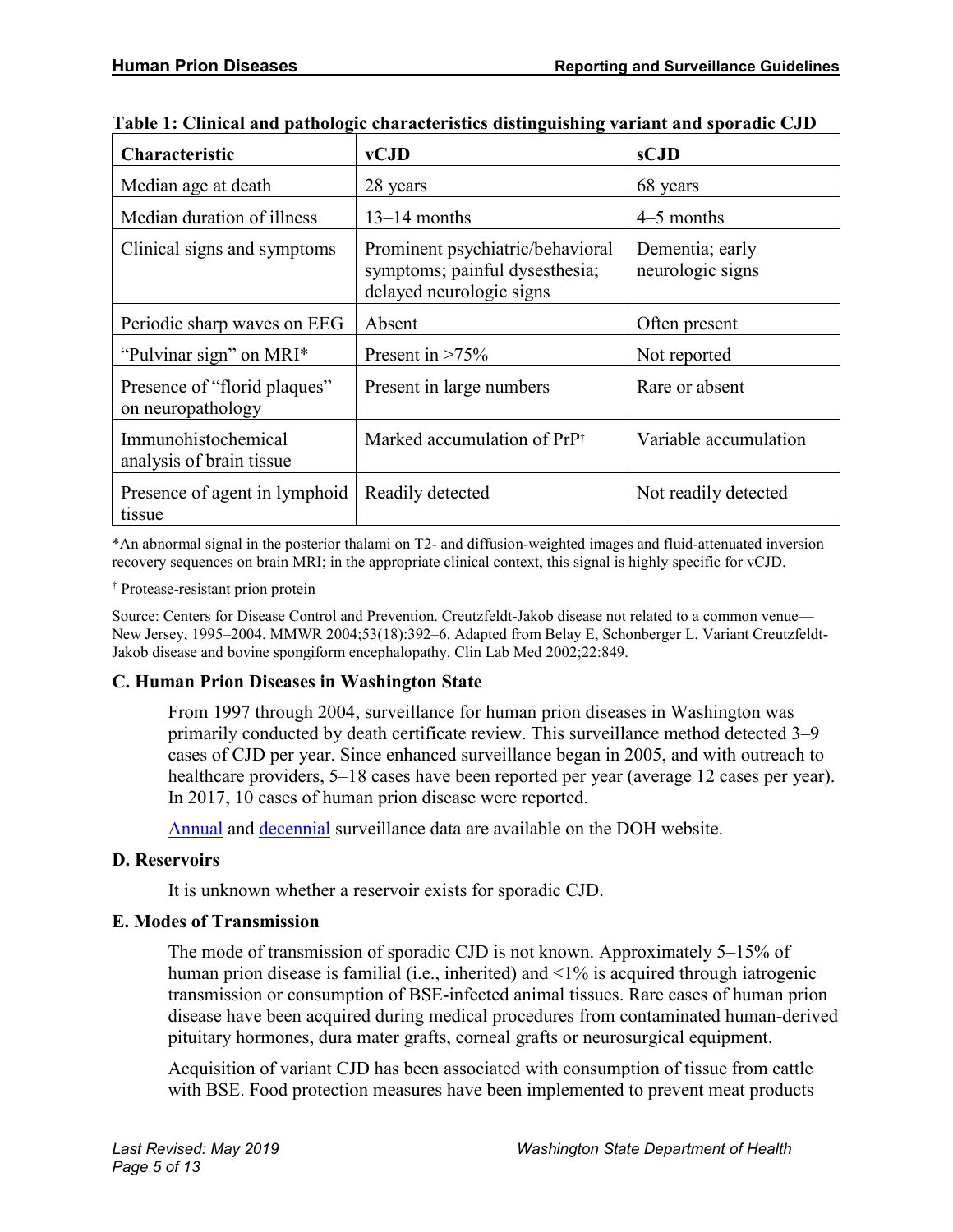from suspected or confirmed BSE-infected cattle from being sold for consumption. Recent cases of variant CJD in the United Kingdom show that transmission of this disease can occur through blood transfusion (only 3 cases described in the UK). However, other human prion diseases are not known to be transmitted by transfusions. Prion diseases of humans are not transmitted through casual or intimate person-to-person contact.

#### **F. Incubation Period**

The incubation period for the few prion diseases with known sources (i.e., variant CJD, iatrogenically-acquired prion disease) is variable and extremely long, on the order of years to decades.

#### **G. Period of Communicability**

There is no evidence that prion disease is transmitted through casual or intimate personto-person contact. However, in very rare circumstances, CJD has been acquired by contaminated neurosurgical instruments, transplanted dura mater and corneas, humanderived pituitary hormones, and transfused blood (for variant CJD only). As a precaution, infection control measures are recommended for neurosurgery or autopsy (Section 5B).

#### **H. Treatment**

These diseases are invariably fatal. Supportive care is needed and medications may be used to control aggressive or agitated behaviors.

# **3. CASE DEFINITIONS**

#### **A. Sporadic CJD\* (2019)**

- **1. Definite:** 
	- Diagnosed by standard neuropathological techniques; **and/or** immunocytochemically; **and/or** Western blot confirmed protease-resistant PrP; **and/or** presence of scrapieassociated fibrils.

#### **2. Probable:**

• Neuropsychiatric disorder **plus** positive RT-QuIC in cerebrospinal fluid (CSF) or other tissues

# **OR**

- Rapidly progressive dementia; **and** at least two out of the following four clinical features:
	- i. myoclonus
	- ii. visual or cerebellar signs
	- iii. pyramidal/extrapyramidal signs
	- iv. akinetic mutism; **and**
- A positive result on at least one of the following laboratory tests;
	- 1. A typical EEG (periodic sharp wave complexes) during an illness of any duration; and/or
	- 2. A positive 14-3-3 cerebrospinal fluid (CSF) assay in patients with a disease duration of less than 2 years; and/or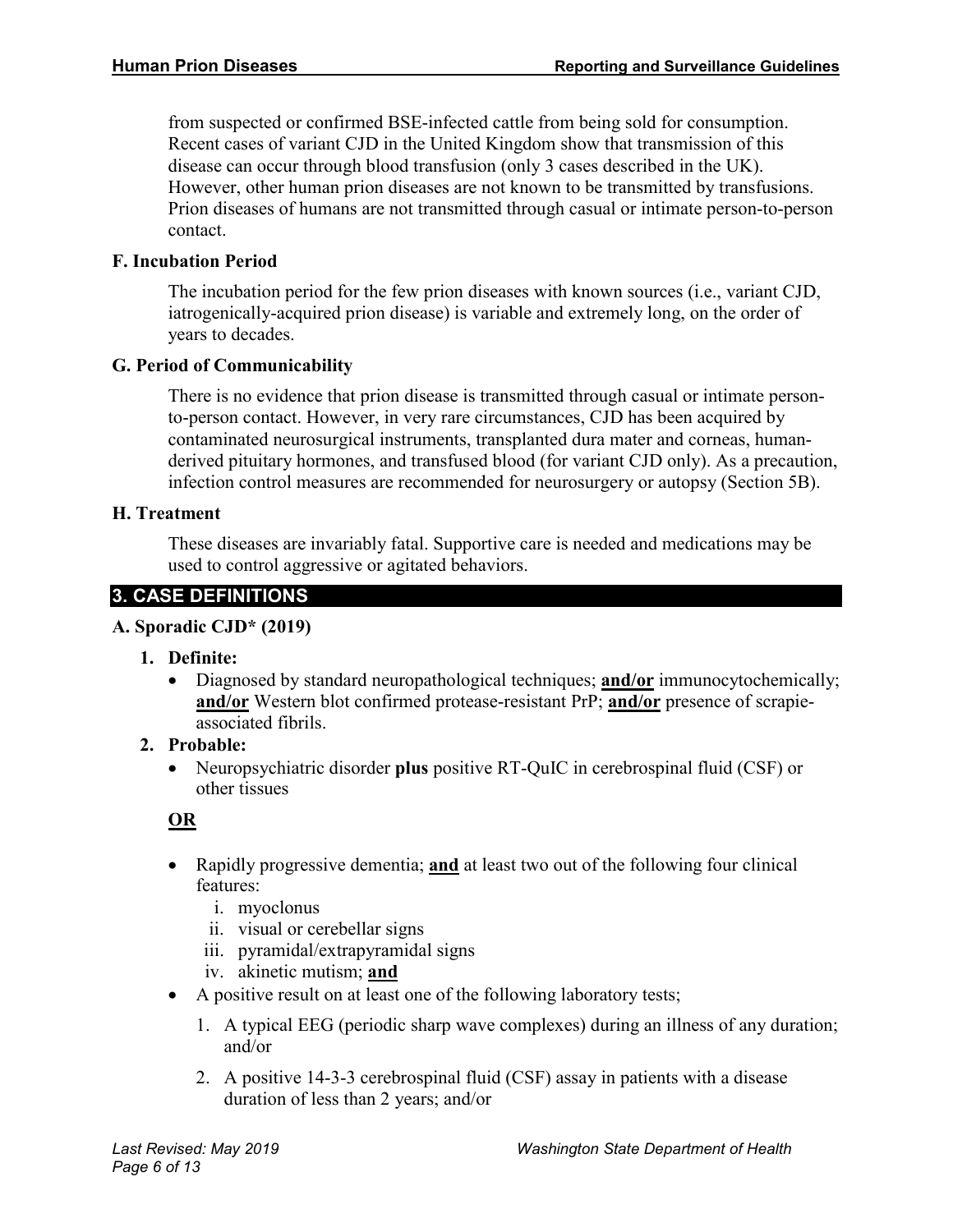- 3. High signal in caudate/putamen on magnetic resonance imaging (MRI) brain scan or at least two cortical regions (temporal, parietal, occipital) either on diffusion-weighted imaging (DWI) or fluid attenuated inversion recovery (FLAIR).
- 4. ); **and**

The absence of an alternative diagnosis after routine investigation.

#### **3. Possible:**

- Rapidly progressive dementia; **and** at least two out of the following four clinical features:
	- v. myoclonus
	- vi. visual or cerebellar signs
	- vii. pyramidal/extrapyramidal signs
	- viii. akinetic mutism; **and**
- The absence of a positive result for any of the three laboratory tests that would classify a case as "probable" (see tests 1-3 above) **and**
- Duration of illness less than two years **and**
- The absence of an alternative diagnosis after routine investigation.

#### **B. Iatrogenic CJD\* (2011)**

Progressive cerebellar syndrome in a recipient of human cadaveric-derived pituitary hormone; or sporadic CJD with a recognized exposure risk, e.g., antecedent neurosurgery with dura mater implantation.

#### **C. Familial CJD\* (2011)**

Definite or probable CJD plus definite or probable CJD in a first degree relative; **and/or** neuropsychiatric disorder plus disease-specific PrP gene mutation.

#### **D. Variant CJD (2003)**

- **1. Definite:** Neuropathologic examination of brain tissue is required to confirm a diagnosis of variant CJD. The following confirmatory features should be present.
	- a. Numerous widespread kuru-type amyloid plaques surrounded by vacuoles in both the cerebellum and cerebrum – florid plaques.
	- b. Spongiform change and extensive prion protein deposition shown by immunohistochemistry throughout the cerebellum and cerebrum.

# **2. Suspected:**

- a. Current age or age at death <55 years (a brain autopsy is recommended, however, for all physician-diagnosed CJD cases).
- b. Psychiatric symptoms at illness onset and/or persistent painful sensory symptoms (frank pain and/or dysesthesia).
- c. Dementia, and development >4 months after illness onset of at least two of the following five neurologic signs: poor coordination, myoclonus, chorea, hyperreflexia,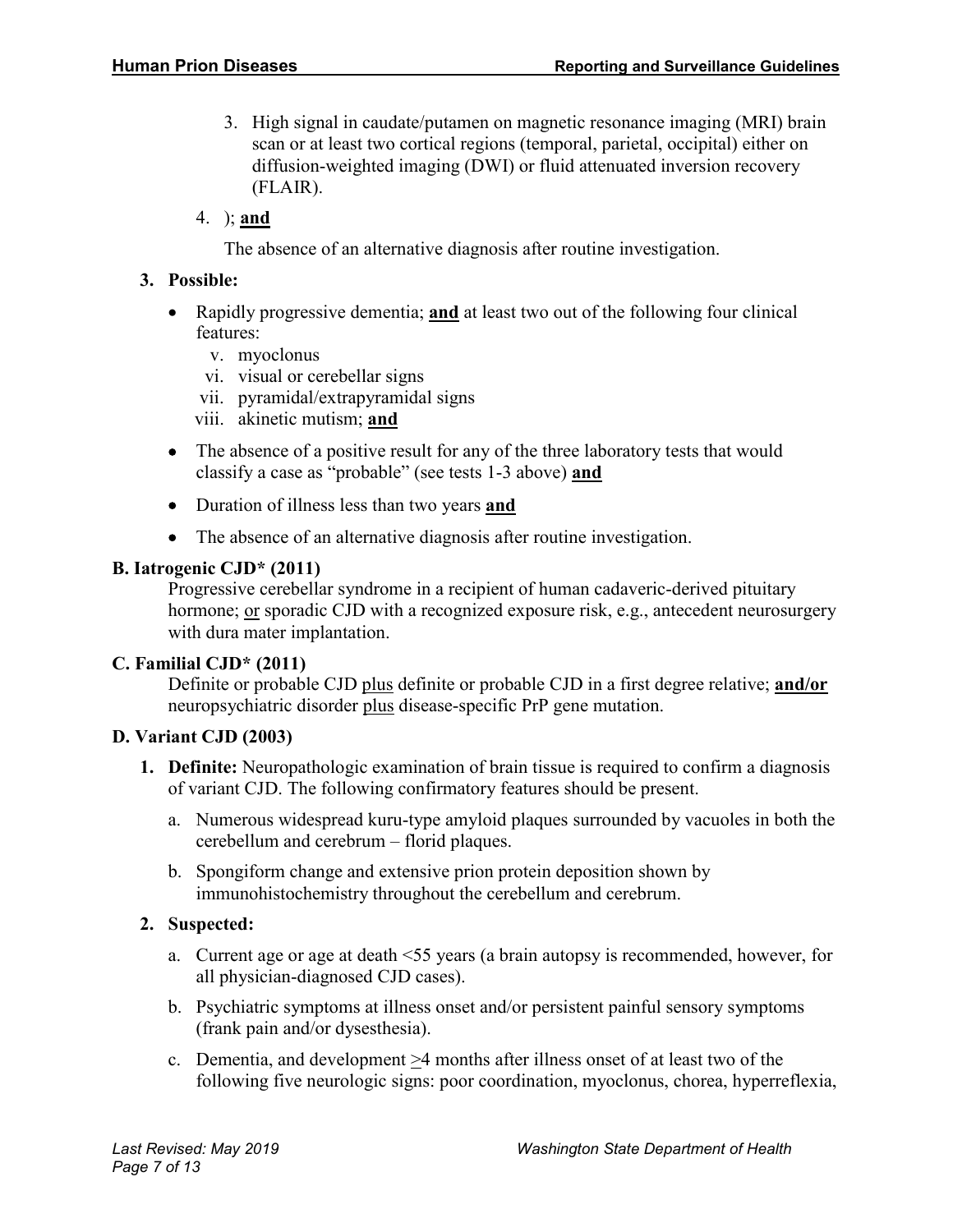or visual signs. (If persistent painful sensory symptoms exist, >4 months delay in the development of the neurologic signs is not required).

- d. A normal or an abnormal EEG, but not the diagnostic EEG changes often seen in classic CJD.
- e. Duration of illness of over 6 months.
- f. Routine investigations of the patient do not suggest an alternative, non-CJD diagnosis.
- g. Did not receive cadaveric human pituitary growth hormone or a dura mater graft.
- h. No history of CJD in a first degree relative or prion protein gene mutation in the patient.

# **NOTE**

- 1. If a patient has the typical bilateral pulvinar high signal on MRI scan, a suspected diagnosis of variant CJD requires the presence of a progressive neuropsychiatric disorder, d, e, f and g of the above criteria, and four of the following five criteria: 1) early psychiatric symptoms (anxiety, apathy, delusions, depression, withdrawal); 2) persistent painful sensory symptoms (frank pain and/or dysesthesia); 3) ataxia; 4) myoclonus or chorea or dystonia; and 5) dementia.
- 2. A history of possible exposure to bovine spongiform encephalopathy (BSE) such as residence or travel to a BSE-affected country after 1980 increases the index of suspicion for a variant CJD diagnosis.

\*These CDC diagnostic criteria for Creutzfeldt-Jakob Disease (2010) have been adapted from: 1) Global Surveillance, diagnosis, and Therapy of Human Transmissible spongiform Encephalopathies: Report of a WHO consultation, February 9-11, 1998, Geneva, Switzerland; 2) Zerr I, Kallenberg K, Summers DM, et al. Brain 2009, 132; 2659-2668; and c) National CJD Research & Surveillance Unit. Protocol: Surveillance of CJD in the UK. [https://www.cjd.ed.ac.uk/sites/default/files/NCJDRSU%20surveillance%20protoc](https://www.cjd.ed.ac.uk/sites/default/files/NCJDRSU%20surveillance%20protocol-april%202017%20rev2.pdf)ol-april%202017%20rev2.pdf. Accessed 15 Aug 2018]

# **4. DIAGNOSIS AND LABORATORY SERVICES**

# **A. Diagnosis**

**Confirmatory diagnosis of prion diseases requires laboratory examination of brain tissue.** The importance of autopsy and laboratory testing should be discussed with the patient's family. Arrangements for autopsy and laboratory testing can be made through the National Prion Disease Pathology Surveillance Center (NPDPSC, see below). This national reference center provides state-of-the-art prion disease diagnostics, including histopathology, immunohistochemistry, Western blot, and genetic analysis to confirm and determine the type of prion disease. Brain tissue examination services are offered to patients and families free of charge.

**Antemortem indicators are not confirmatory.** Antemortem indicators that support but cannot confirm the diagnosis of CJD include certain findings on EEG and MRI and elevated levels of 14-3-3 or tau protein in cerebral spinal fluid (CSF). Testing CSF for the protein markers 14-3-3 or tau may be helpful in patients exhibiting rapidly progressive dementia. However, these markers cannot confirm sporadic CJD, and sensitivity decreases as the illness progresses.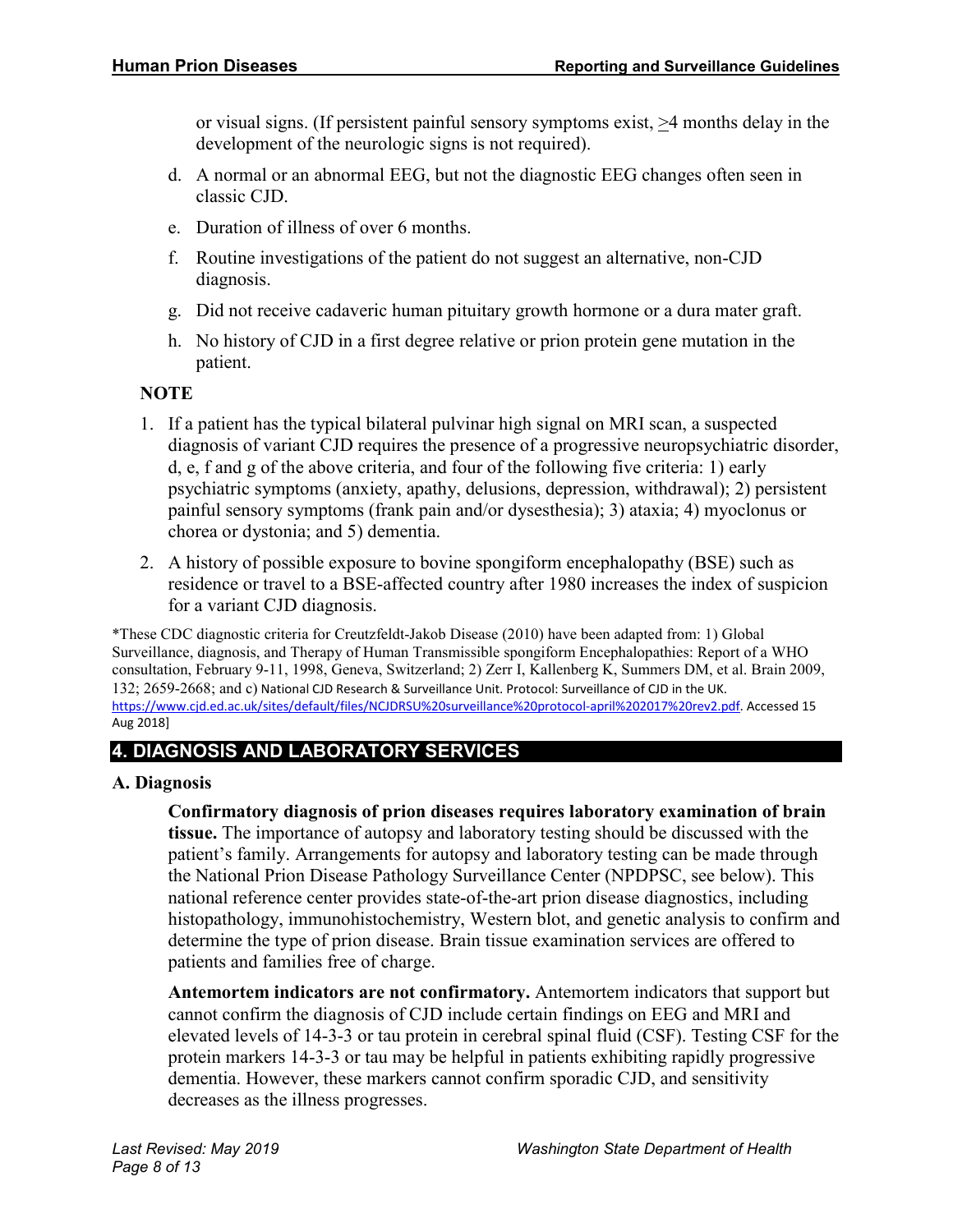In April 2015, the NPDPSC began offering CSF Real Time Quaking Induced Conversion (RT-QuIC) testing which detects prions by amplifying them into amyloid fibrils. Until January 1, 2019, RT-QuIC was performed as a reflex test following a positive 14-3-3 protein or Tau with a value of 500 pg/mL or higher. After January 1, 2019 RT-QuIC is performed on every sample. This test has a sensitivity >85% and specificity is close to 100%.

#### **B. Services Available at DOH Public Health Laboratories (PHL)**

PHL does not perform diagnostic testing for prion diseases. All specimens should be sent directly to the NPDPSC.

#### **C. Specimen Collection**

For information regarding specimen collection, shipping and handling please see the NPDPSC webpage: [https://case.edu/medicine/pathology/divisions/prion-center/resources](https://case.edu/medicine/pathology/divisions/prion-center/resources-for-professionals/)[for-professionals/](https://case.edu/medicine/pathology/divisions/prion-center/resources-for-professionals/)

# **5. ROUTINE CASE INVESTIGATION**

Cases of possible, probable, and definite prion disease are primarily identified from three sources: 1) reports from health care providers; 2) National Prion Disease Pathology Surveillance Center (NPDPSC) lab reports; and 3) death certificates.

#### **A. Evaluate the Diagnosis**

- 1. Determine the status (alive or deceased) of the patient. There is no need to interview the next of kin unless variant CJD, iatrogenically-transmitted CJD, a novel prion disease, or a CJD cluster is suspected.
- 2. Interview the provider and/or review medical records to collect information on the patient's clinical presentation and antemortem test results (see above) as well as any potential risk factors. See Appendix A for definitions of neurologic terms found on the case report form.
- 3. If CJD is suspected and the patient is still alive, strongly encourage the provider to discuss the essential role of autopsy for diagnosis with the patient's family when appropriate. If the family consents to having an autopsy performed, they should complete the NPDPSC autopsy consent form (available at [https://case.edu/medicine/pathology/sites/case.edu.pathology/files/2018-06/NPDPSC-](https://case.edu/medicine/pathology/sites/case.edu.pathology/files/2018-06/NPDPSC-Autopsy-Consent-%282018%29.pdf)[Autopsy-Consent-%282018%29.pdf\)](https://case.edu/medicine/pathology/sites/case.edu.pathology/files/2018-06/NPDPSC-Autopsy-Consent-%282018%29.pdf) and submit it to the NPDPSC. All arrangements and expenses including transport of the body to a facility that can perform a brain-only autopsy, collection of brain tissue, return of the body, and specimen shipping and testing are covered by the NPDPSC. NPDPSC is the national reference laboratory for human prion diseases. The Center can confirm the diagnosis of prion disease and distinguish the type (e.g., variant CJD vs. familial CJD vs. sporadic CJD).

Once pathology results are available, they will be sent to the patient's physician and to the Office of Communicable Disease Epidemiology which, in turn, will send the pathology results to the local health jurisdiction. Using these results, the case can be classified.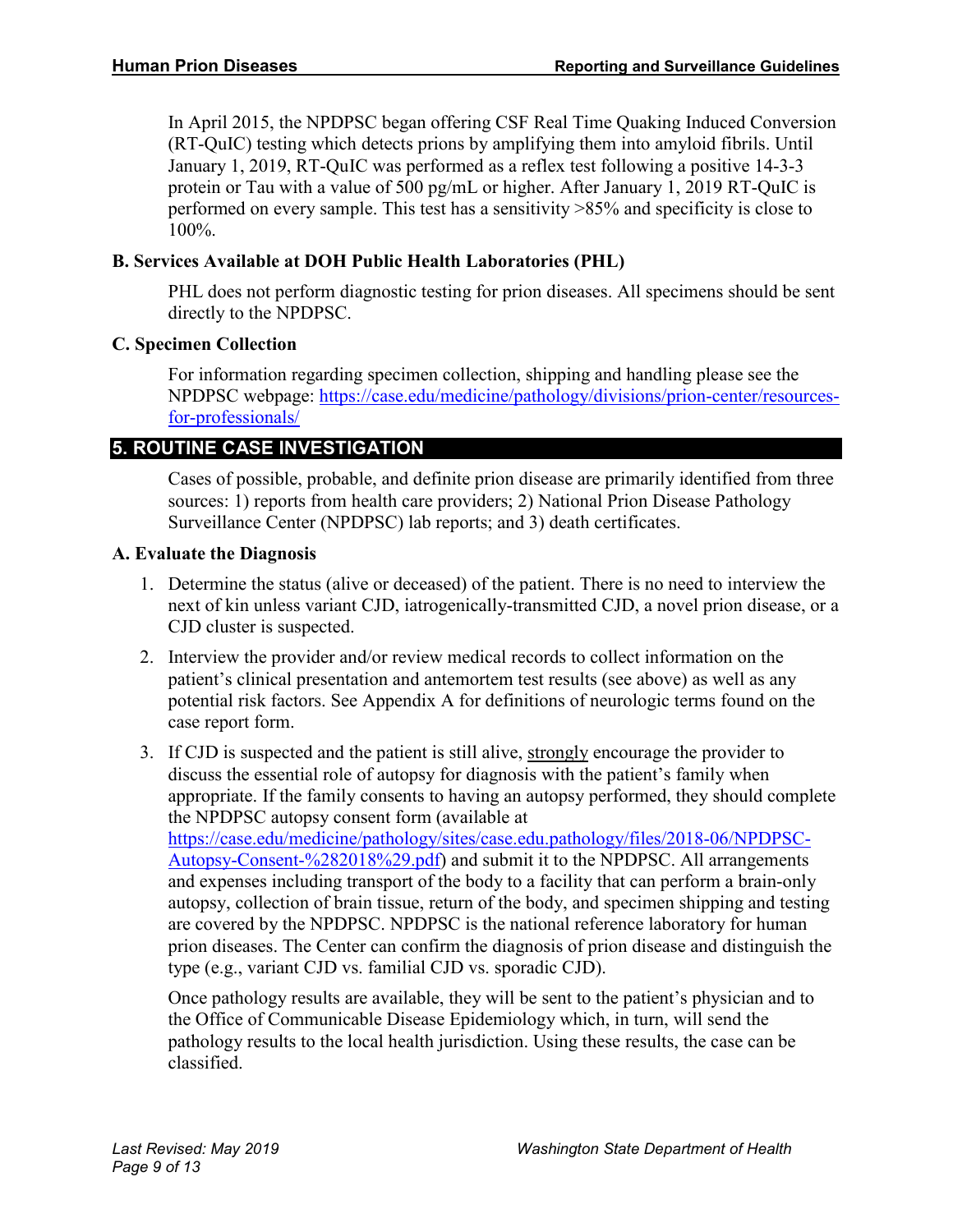4. If the patient is deceased, determine the date of death and whether postmortem samples of brain tissue were collected. Ascertain which laboratory has the tissues and forward any pathology report with the case report form.

#### **B. Manage the Case / Infection Control Recommendations**

- 1. Standard precautions are recommended for hospitalized patients; additional special precautions are necessary during some surgical procedures, including surgery on the brain, spinal cord and posterior eye.
- 2. Surgical procedures: Prions are resistant to routine physical and chemical sterilization measures used in medical facilities. As a result, surgical equipment, surfaces and other objects in contact with certain tissues, including nervous tissue or posterior eye tissue, of a person with suspected or confirmed prion disease require special decontamination measures. The brain, spinal cord and posterior eye of patients with prion disease are considered highly infectious.

If a patient with confirmed or suspected prion disease requires or recently had a surgical procedure or invasive EEG monitoring, contact the facility's infection control division so that appropriate infection control measures can be implemented, if needed. Information about infection control measures related to prion disease is available from the Centers for Disease Control and Prevention [\(https://www.cdc.gov/prions/cjd/infection-control.html\)](https://www.cdc.gov/prions/cjd/infection-control.html) and the World Health Organization

[\(https://www.who.int/csr/resources/publications/bse/whocdscsraph2003.pdf?ua=1](https://www.who.int/csr/resources/publications/bse/whocdscsraph2003.pdf?ua=1) and [https://www.who.int/bloodproducts/tablestissueinfectivity.pdf\)](https://www.who.int/bloodproducts/tablestissueinfectivity.pdf).

Please see the Key Points for Infection Control Prevention document, available at: <https://www.doh.wa.gov/Portals/1/Documents/5100/420-162-PrionInfectionControl.pdf>

3. Autopsy: The World Health Organization (WHO) Infection Control Guidelines for Transmissible Spongiform Encephalopathies should be followed during autopsy of a patient with confirmed or suspected human prion disease. WHO infection control guidelines can be found at:

<https://www.who.int/csr/resources/publications/bse/whocdscsraph2003.pdf?ua=1>

- 4. Embalming: The Centers for Disease Control and Prevention guidelines 'Information on Creutzfeldt-Jakob Disease for Funeral Home, Cemetery and Crematory Practitioners' should be followed (see [https://www.cdc.gov/prions/cjd/funeral-directors.html\)](https://www.cdc.gov/prions/cjd/funeral-directors.html).
- 4. Tissue/Organ Donation: Tissues and organs from patients with confirmed or suspected prion disease should not be donated for transplantation or teaching purposes.

Note: Additional infection control measures are recommended in some circumstances for persons 'at risk' for developing prion disease. These persons are defined as asymptomatic persons who meet any of the following criteria: 1) received dura mater *or* human-derived pituitary hormones, especially human-derived growth hormone *or* cornea transplants, 2) have undergone neurosurgery, or 3) are members of families with heritable prion disease.

Source: World Health Organization Communicable Disease Surveillance and Response. WHO Manual for surveillance of human transmissible spongiform encephalopathies including variant Creutzfeldt-Jakob disease. Geneva, Switzerland: 2003.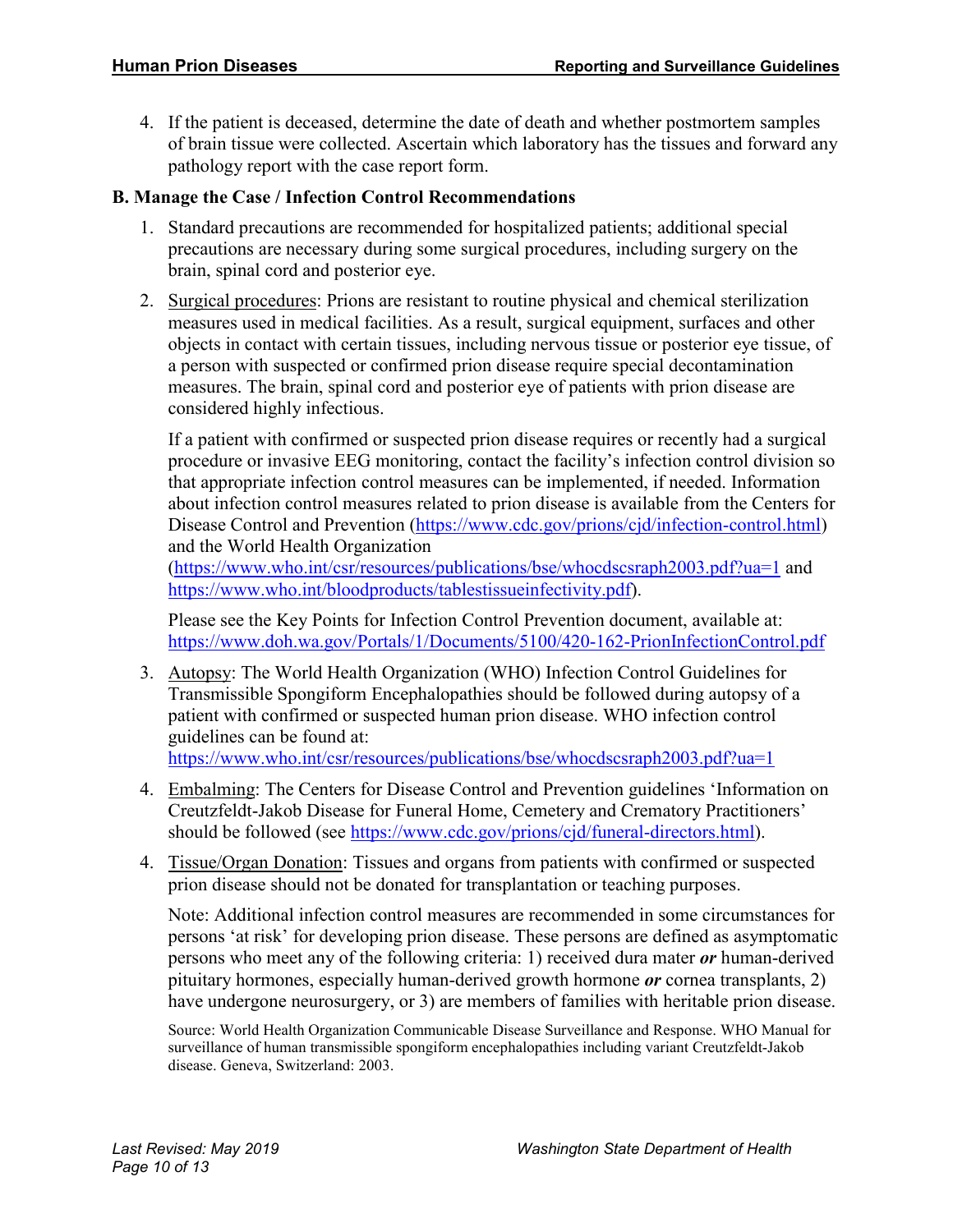#### **C. Identify Potential Sources of Infection**

Ask the provider and/or review records to determine if the patient ever received humanderived pituitary hormones (especially human-derived growth hormone), dura mater or corneal grafts, had neurosurgery, or is biologically related to a person with heritable prion disease.

If a patient is suspected to have iatrogenically-acquired prion disease, variant CJD or another novel acquired prion disease, contact CDE. An extensive investigation including an interview with the next of kin will need to be initiated.

#### **D. Identify Potentially Exposed Persons**

Determine if the patient had surgery, in particular, surgery on the brain, spinal cord or posterior eye, during this illness or before becoming ill. If so, contact CDE. The hospital where the procedure was performed should be contacted to determine if equipment, surfaces, and other objects were properly decontaminated.

#### **E. Manage Others Potentially Exposed**

No follow-up is needed for close contacts of the patient since there is no evidence that any human prion disease is transmitted through casual or intimate person-to-person contact. If the patient had a surgical procedure when the hospital was unaware of the suspected disease status, contact CDE.

#### **F. Environmental Evaluation**

None.

# **7. ROUTINE PREVENTION**

#### **A. Immunization Recommendations**

There is no vaccine to prevent human prion diseases.

#### **B. Prevention Recommendations**

There are no prevention measures for the majority of human prion diseases. See the infection control section above for precautions in hospital and other special settings.

#### **UPDATES**

April 2010: The guideline was reviewed. No significant revisions were made.

January 2011: The legal reporting requirements were revised to reflect the 2011 Notifiable Conditions Rule revision. The case definitions were updated due to revisions to the CDC cases definitions.

June 2012: The guideline was reviewed. No significant changes were made.

July 2014: The guideline was reviewed. No significant changes were made.

August 2016: Information regarding RT-QuIC test was included. Epidemiology of the disease in WA State was updated.

March 2018: The guideline was reviewed and updated for WDRS.

September 2018: The case definitions were updated due to revisions to the CDC cases definitions. Epidemiology of the disease in Washington was updated.

May 2019: The case definitions were updated to reflect CDC case definition revisions; MRI criteria expanded.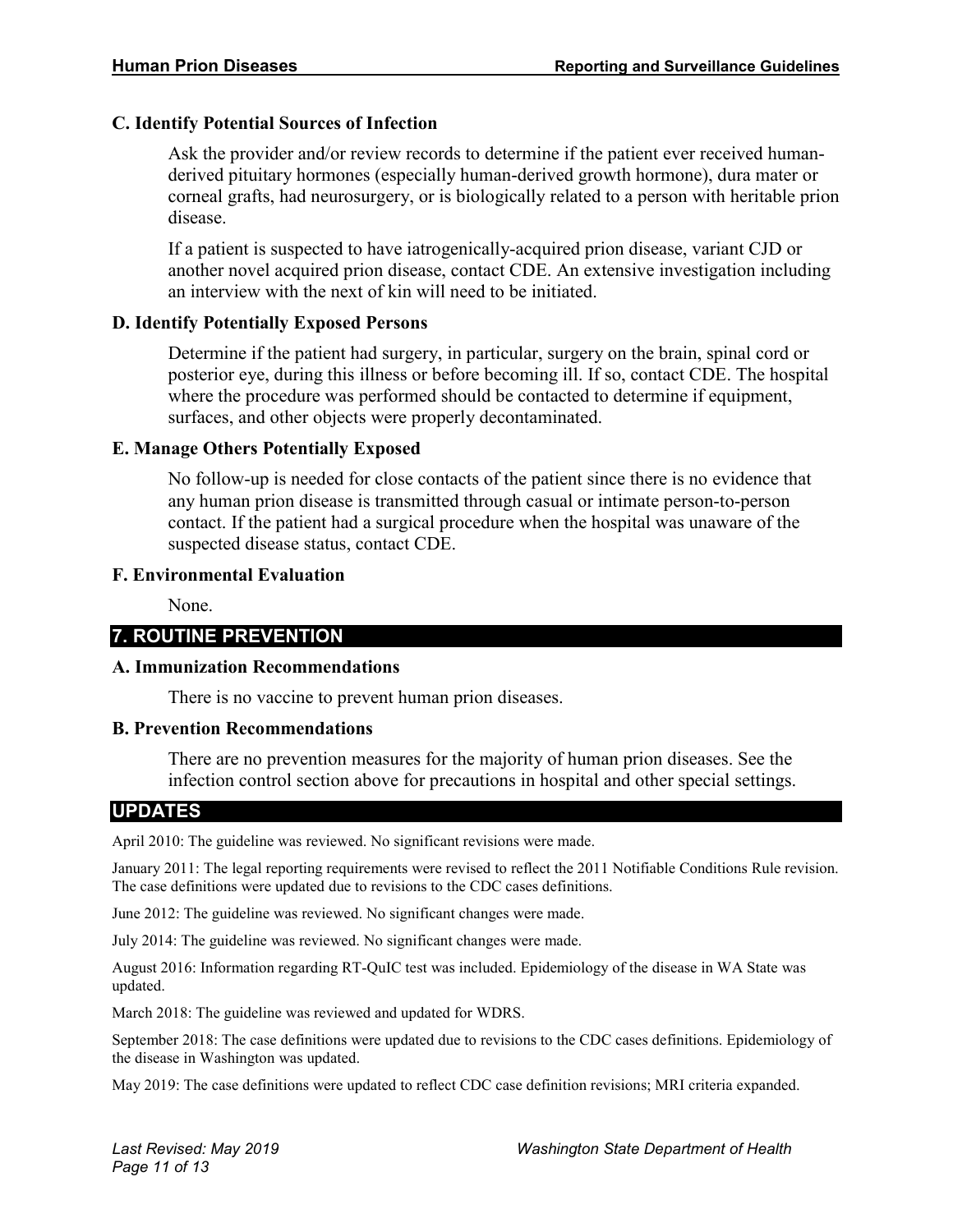#### **APPENDIX A**

The following terms and their definitions may assist with the questions on the prion disease case report form and terms that you may find during Creutzfeldt-Jakob Disease (CJD) chart reviews.

- **Akinetic mutism:** Akinetic mutism is the loss of the voluntary ability to speak and move. This term should be specifically stated. Unless it is clearly stated that the patient is awake and not comatose, do not substitute the term "unresponsive." It is also known as "apallic syndrome".
- **Cerebellar signs** of CJD may include:
	- o Ataxia: failure of muscular coordination. Affected patients have coordination, postural and balance problems early in the disease process and as the disease progresses, severe ataxia leads to loss of ability to walk.
	- o Opsoclonus (horizontal and vertical oscillations of the eyes)
	- o Nystagmus (involuntary rapid rhythmic movement of the eyeball)
	- o Truncal titubation / truncal ataxia (staggering, stumbling gait with shaking of the trunk)
	- o Appendicular ataxia (lack of coordination in a limb)
	- o Movement tremor (involuntary trembling/quivering)
	- o Termination or terminal tremor would be included in CJD signs, however "tremor" alone is not necessarily a cerebellar or CJD sign.
- **Chorea:** Writhing movements of the body / extremities. Rapid, highly complex jerky movements that appear to be well coordinated but occur involuntarily.
- **Dementia:** Dementia refers to cognitive decline.
- **Dysesthesia and painful sensory symptoms:** New onset of pain or other uncomfortable sensations unrelated to injury or stimulus.
- **Dystonia:** Abnormal tonicity in muscles resulting in impairment of voluntary movement.
- **Hyperreflexia:** Exaggerated reflexes
- **Myoclonus:** Sudden, involuntary contractions or jerking of a muscle or group of muscles. Terms such as "myoclonic jerks", "myoclonic jerking", "myoclonic activity" are also acceptable. These variants of myoclonus may be mentioned:
	- o Nocturnal myoclonus
	- o Facial myoclonus
	- o Action myoclonus
	- o Startle myoclonus

Terms such as "twitching", "tremulousness", or "shaking / shakiness" are not equivalent and the term "clonus" represents a separate neurologic sign.

• **Progressive Dementia:** Ongoing cognitive decline. The development of dementia in CJD patients is very pronounced over a short period of time (weeks) unlike dementia associated with Alzheimer's disease. Terms like "delirium", "altered mental status", or "unresponsiveness" should not be interpreted as representing progressive dementia, unless